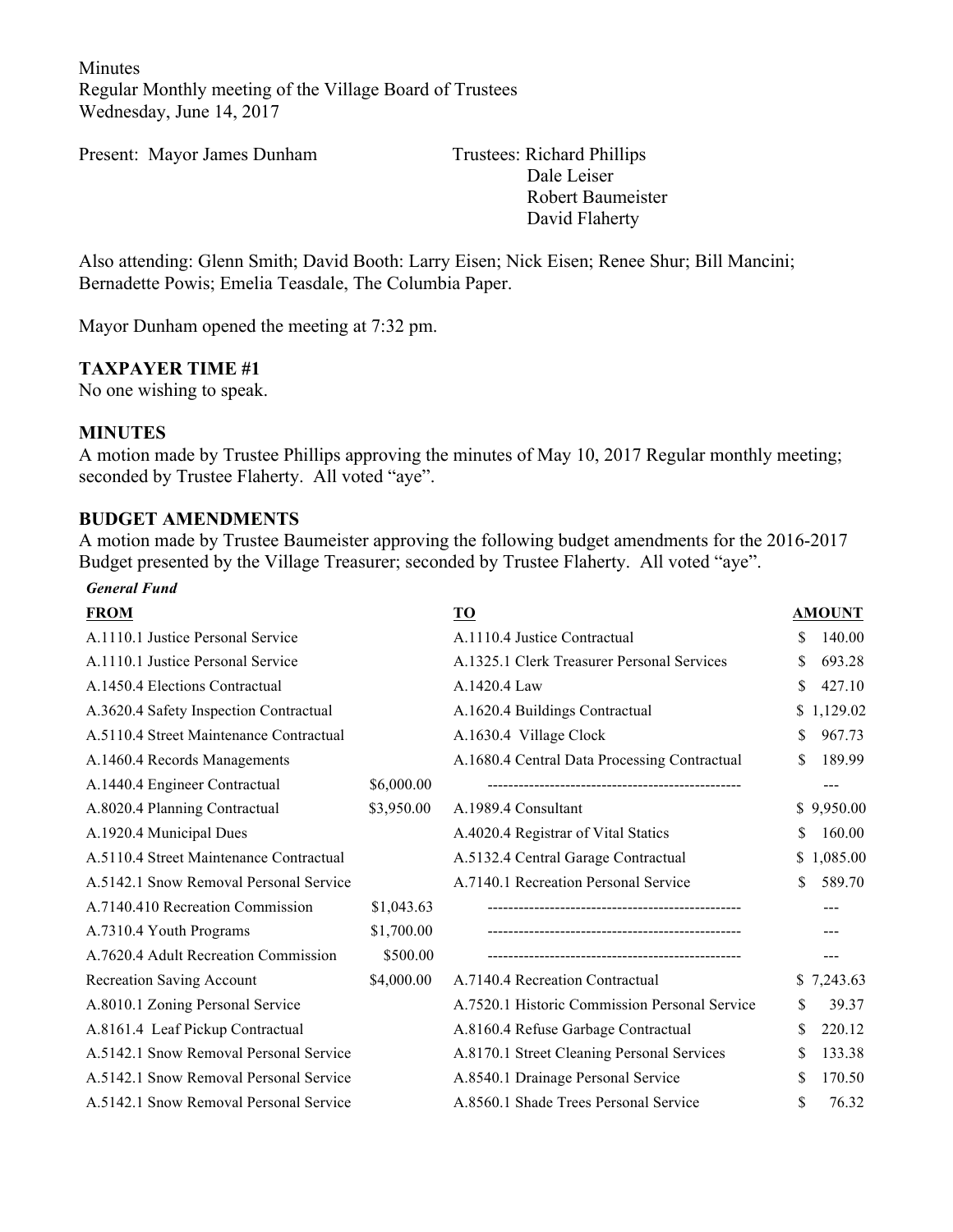| <b>FROM</b>                                           |            | <u>TO</u>                                          | <b>AMOUNT</b> |
|-------------------------------------------------------|------------|----------------------------------------------------|---------------|
| F.8310.4 Warder Administration Contractual \$3,000.00 |            |                                                    |               |
| F8320.4 Source & Pumping                              | \$2.735.89 | F.8340.2 Transportation & Distribution Equipment   | \$ 5,735.89   |
| F.8340.410 Engineering                                |            | F.8340.4 Transportation & Distribution Contractual | \$ 8.839.03   |

#### ABSTRACT

*Water Fund*

A motion made by Mayor Dunham approving the year end May  $31<sup>st</sup>$  abstract in the amount of \$55,736.72; seconded by Trustee Phillips. All voted "aye".

A motion made by Trustee Leiser approving June 14, 2017 abstract in the amount of \$24,227.72; seconded by Trustee Baumeister; All voted "aye".

Diesel tank village DPW garage-Trustee Leiser informed the Village Board the diesel tank for the DPW garage was delivered today by Main-Care Energy. Main-Care Energy is on State contract and they will not charge the village for the tank. The village will save money per gallon by purchasing on state contract and not paying Columbia County the additional .10 cents per gallon they charge the village for billing. The village will also save time not having to drive to the County's outpost on Rt. 9H. Trustee Phillips inquired if the Fire Department will be able fill at the DPW garage and if there was a light at the site and a lock on the tank? Trustee Leiser stated there will be a lock and the Fire Department can fill the fire truck at the DPW garage.

A motion made by Trustee Phillips to have a 300 gallon diesel tank at no cost to the village from Main-Care to be placed at the DPW garage; seconded by Trustee Flaherty. All voted "aye".

Trustee Phillips stated the Fire Department allowed the village DPW to use their pavilion behind the Firehouse for storage of equipment until the new garage was built. The DPW has not removed all their equipment. Trustee Phillips requested the DPW remove all their equipment by June 16, 2017.

A sign will be installed at the driveway to the Village DPW Garage for vendors, delivery trucks etc…

### **TREASURER'S REPORT**

Trustee Phillips made a motion approving the year end (May 31, 2017) Treasurer's report and June 14, 2017 Treasurer's Report; seconded by Trustee Leiser. All voted "aye".

#### **FIRE DEPARTMENT**

Larry Eisen reported 7 calls, 1 drill and 2 details for the month of May. The monthly fire incident report was received with the Officer's meeting minutes.

Equipment-The air tank fill station was delivered. Ravena Welding will need to be called to pick up their air tank bottles.

Equipment Grant – The Village Fire Department applied for a \$2,500 equipment grant with Senator Steve Mc McLaughlin's office. Four thermal imaging cameras were purchased for the firefighters to use during an interior fire.

Columbia County will be at the Fire house replacing all fire fighters' pagers on June 30, 2017 at 9 am at the Fire

#### **DPW**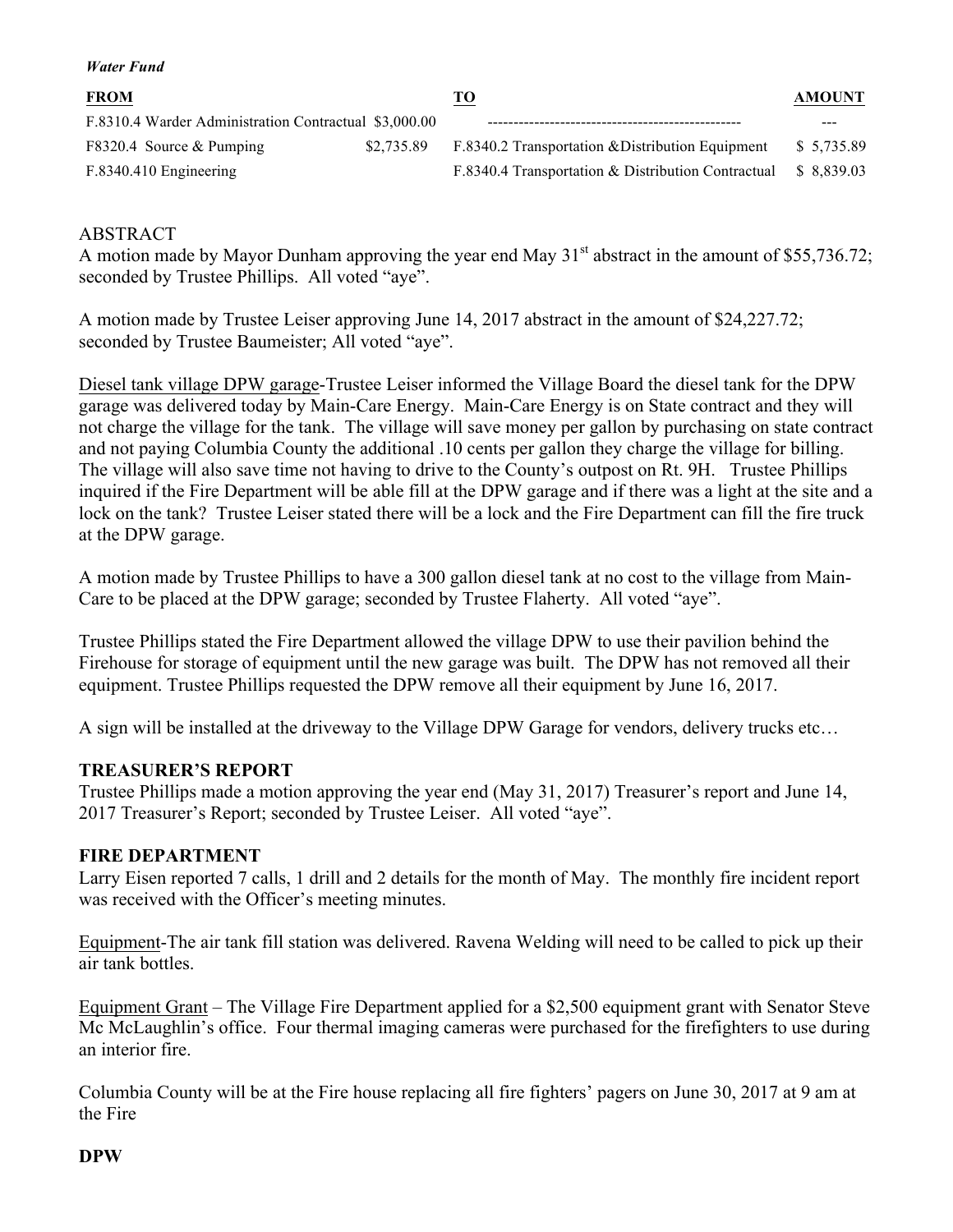Dave reported the monthly DPW work consisted of watering the flowers, tree trimming, sewer maintenance, black top patching and replacing the bathroom sink and ceiling tiles in the state trooper's bathroom and installing the basketball hoops at the playground.

Cleaning of the Water Tower- Aqua Store cleaned and inspected the water tower on June 7, 2017.The water tower needed to be drained to have Aqua Store conduct a dry inspection. Dave reported he had three pumps going with a flow of 350 gallons a minute but it was not enough for the high demand of water needed from approximately from 6:00 am – 7:15 am as residents prepared for their work day. He said the mains and lines never went dry. He did need to crack open a hydrant for air removal.

The tower should have a wet inspection every 3-5 years and a dry inspection every 7 years. Dave stated the inspection should not start until after the high water demand in the morning. We are at the mercy of the company doing the inspection but the residents need water.

#### Water Reserve Account-

Resolution by: Trustee Robert Baumeister;

Seconded by: Trustee David Flaherty.

WHEREAS, the Village of Kinderhook Board of Trustees desires to establish a capital reserve fund for repairs or maintenance to the Village of Kinderhook water supply system, said account to be used for water system infrastructure; such as the water tower, pumps, pump house, wells, water transmissions lines or other related water supply related infrastructure; and

NOW, THEREFORE, BE IT RESOLVED that pursuant to section 6-c of the General Municipal law, as amended, there is hereby established a capital reserve fund to be known as the "Water Supply System Repair and Maintenance Fund" (hereinafter "Reserve Fund"); and

BE IT FURTHER RESOLVED, that the chief fiscal officer is hereby directed to deposit and secure the moneys of this Reserve Fund in the manner provided by section 10 of the General Municipal Law. The chief fiscal officer may invest moneys in the Reserve Fund in the manner provided by section 11 of the General Municipal Law, and consistent with the investment policy and/or practices of the Village of Kinderhook. Any interest earned or capital gains realized on the moneys so deposited or invested shall accrue to and become part of the Reserve Fund. The chief fiscal officer shall account for the Reserve Find in a manner, which maintains the separate identity of the cash and investments of the Reserve Fund.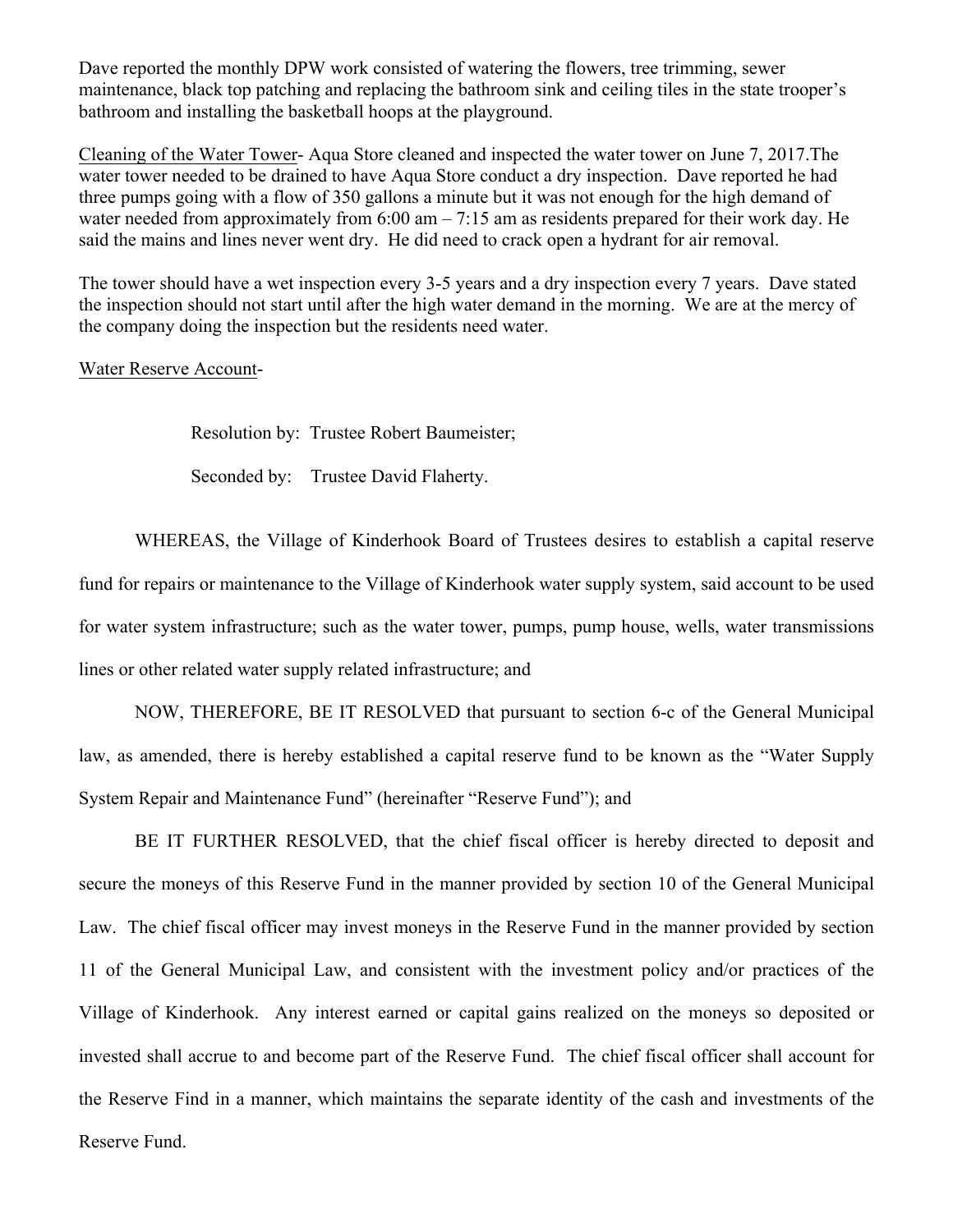BE IT FURTHER RESOLVED, except as otherwise provided by section 6-c of the General Municipal Law, expenditures from this Reserve Fund shall be made only for the purpose for which the Reserve Fund is established. No expenditure shall be made from this Reserve Fund without the approval of this governing board and without such additional actions or proceedings as may be required by section 6-c of the General Municipal Law, including a permissive referendum if required by subdivision 4 of section 6-c.

Upon question of the foregoing Resolution, the following Board members voted "Aye" in favor of the Resolution:

Mayor James Dunham;

Trustee Richard Phillips;

Trustee Dale Leiser;

Trustee Robert Baumeister; and

Trustee David Flaherty.

The following Board members voted "No" in opposition

thereto:

\_\_\_\_\_\_\_\_\_\_\_\_\_\_\_\_\_\_\_\_\_\_\_\_\_\_\_\_\_\_\_\_\_\_\_\_\_\_\_\_\_; and

 $\mathcal{L}_\text{max}$  and  $\mathcal{L}_\text{max}$  and  $\mathcal{L}_\text{max}$  and  $\mathcal{L}_\text{max}$ 

The Resolution having been approved by a majority of the Village Board, the same was declared

duly adopted by the Mayor of the Village of Kinderhook.

#### **CODE ENFORCEMENT OFFICER**

The CEO/ZEO's monthly report was received with \$975.00 fees collected.

Wells Fargo addressed the violation issues that he cited at 21 Gaffney Lane.

Building Permit Fee Increase – Glenn Smith proposed a 12% increase to the village board for building permit fees. He stated that the increase will be more in line with other municipalities and to cover the costs of his department. A motion made by Trustee Baumeister approving the permit fee increase; seconded by Trustee Flaherty. All voted "aye".

Vegetation on Sidewalks-The village office will send an email blast out to the residents addressing vegetation over growing the sidewalks and hindering site distance for cars at intersections.

**TREES**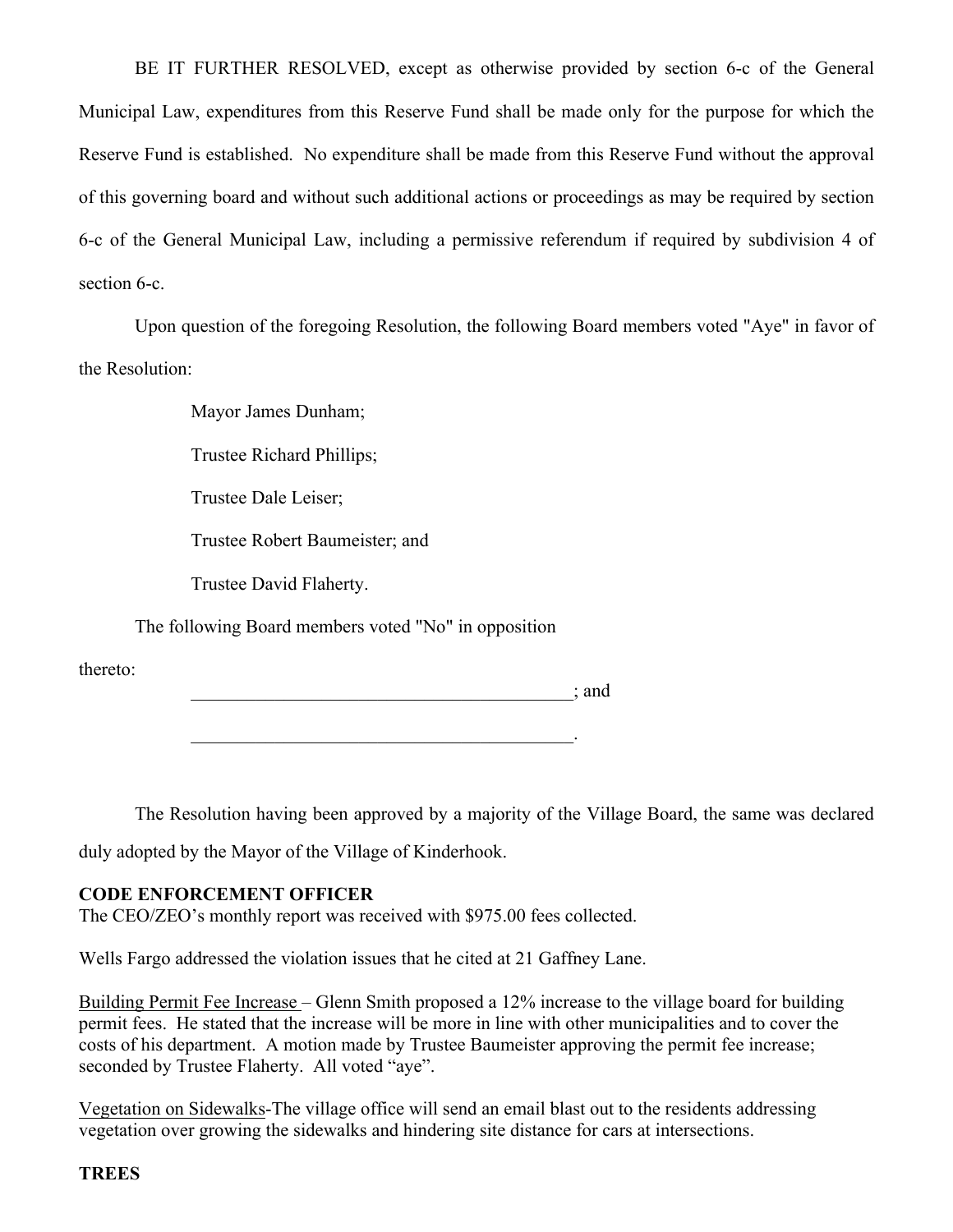Mayor Dunham requested quotes for tree removal from Underdunk (\$2,700), Newton Hook (\$3,000) and Tapler.

Tapler did not submit a quoted. A motion made by Trustee Phillips to hire Underdunk for the removal of village trees; seconded by Trustee Flaherety. All voted "aye".

### **TRAFFIC CALMING STUDY**

The committee will meet to discuss the final recommendations from WSP and present to the Village Board.

The State Police and Sheriff's office will conduct speed checks several times a month to encourage residents to keep within the speed limits. A variable speed sign was budgeted in this fiscal year.

Mayor Dunham sent a letter to DOT requesting the reduction of speed from the Firehouse past the The School.

### **CLIMATE SMART COMMUNITIES TASKS FORCE**

Mayor Dunham appointed Michael Robbins to the Climate Smart Committee.

The benchmarking Resolution was accepted by NYSERDA. Megan Kirby, the newly hired intern will work on the data entry for the benchmarking policy.

Food Waste Recycling-The committee is working with Pat Grattan and Jolene Pendergast from Columbia County Solid Waste Management on a pilot program for food waste recycling. Mr. Grattan knows of two firms with permits to accept food waste.

### **RESOLUTION ESTABLISHING STANDARD WORK DAY REPORTING OF ELECTED AND APPOINTED OFFICIALS**

Trustee Phillips made the following Resolution; seconded by Trustee Baumeister. All voted "aye".

BE IT RESOLVED, that the Village of Kinderhook / 40484 (Location Code) hereby establishes the following standard work days for these titles and will report the officials to the New York State and Local Retirement System based on their record of activities:

Justice 6hrs standard Work Day Trustee 6hrs Standard Work Day

### **INSURANCE**

DPW Cost for Fire-After the installation of the fire alarm is completed the bill can be submitted for reimbursement from the insurance company. The program dialer that calls 911 in case of a fire is not calling out to 911. The address listed is 39 A and the dialer will not accept the letter A. Fire chief, Larry Eisen stated 911 have the DPW Garage listed as 43 Chatham Street. The clerk will contact Simplex with the corrected addressed to be programed into the dialer.

### **ZONING BOARD**

Minutes of April 24, 2017 were received.

### **PLANNING BOARD**

Minutes of the April 6, 2017 were received.

Solar Panel Regulations- Mayor Dunham would like all boards including the new Climate Smart Committee to give one last review before adoption.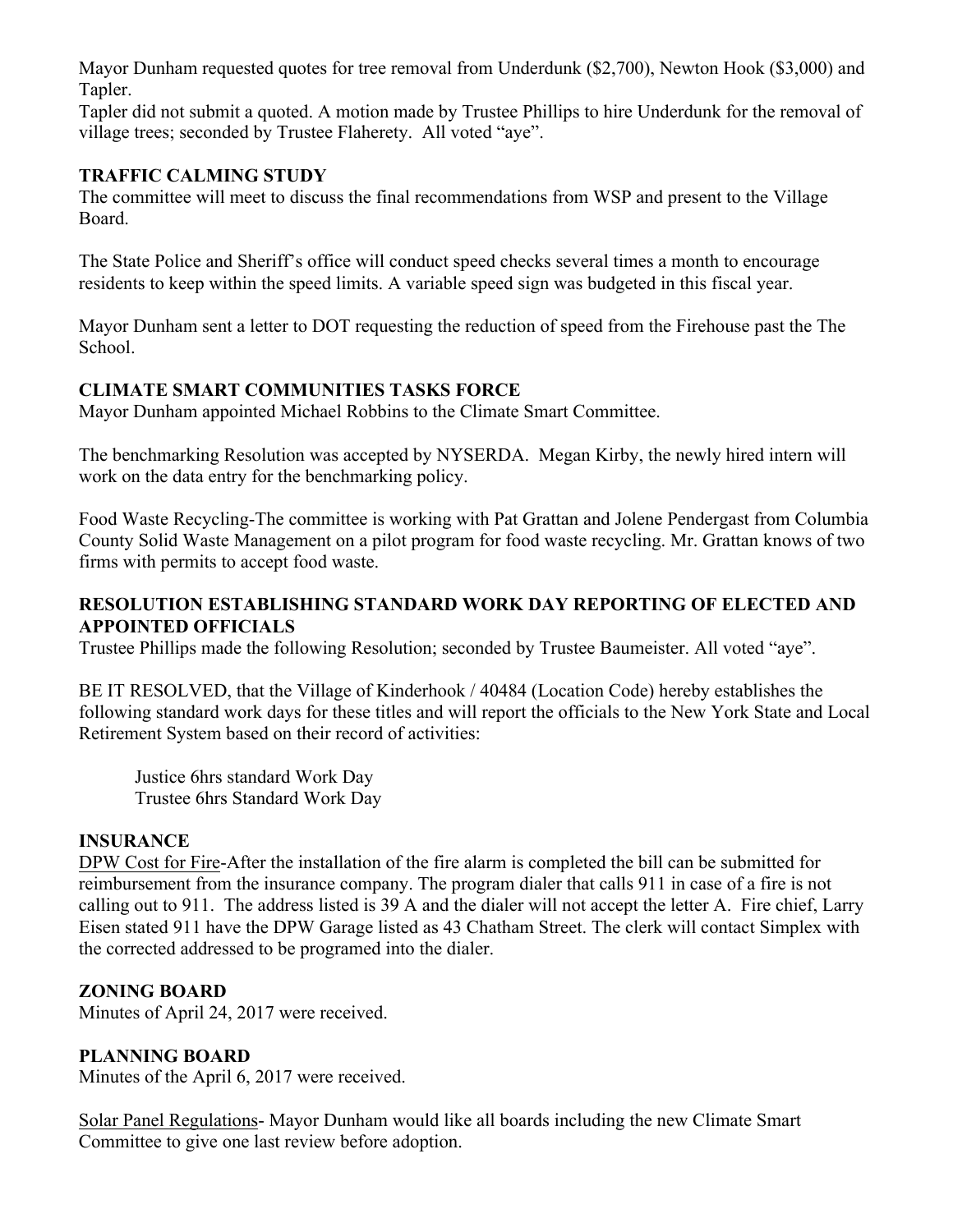Sandwich Board Sign Regulations- The board would like to add sandwich board sign to the site plan review. Regulations of the size, style and appearance of the sign can be viewed as part of the site plan approval process.

POD Regulations – are being reviewed.

# **HISTORIC PRESERVATION COMMISSION**

Minutes of March 17, 2017 were received.

## **ECONOMIC DEVELOPMENT DIRECTOR**

The EDC Director's monthly report was received.

Lighting Study-Renee received a preliminary lighting plan from Sage Engineering for the lighting of the Village Parking Lot.

Designating Kinderhook Creek-Renee wrote a letter to reiterate Kinderhook's interest in the designation of Kinderhook Creek as NYS Inland Waterway.

6 History Walks- Ann Birckmayer is working on a series of History Walks in the village for the summer. This can be a watch and listen in real time viewing.

Butterfly Garden-Thirteen volunteers assisted in the planting of the butterfly garden. The enthusiasm and ideas are abundant for future projects.

## **KINDERHOOK AFRICAN –AMERICAN CEMETERY**

A motion made by Trustee Flaherty to accept donations for the documentary of the cemetery produced by Barbara Reina; seconded by Trustee Phillips. All voted '"aye".

## **CORRESPONDENCE**

David Smith would like to create a committee "Friends of Martin Van Buren Hall" to assist in generating funds to be donated to the village for the purchase of chairs as a permanent improvement the village hall events. A motion made by Trustee Flaherty to accept donations for the purchase of chairs for Martin Van Buren Hall; seconded by Trustee Leiser. All voted "aye".

## **VILLAGE HALL**

Roof Repair Project-Mayor Dunham and Trustee Flaherty met with Marilyn Kaplan to discuss the restoration of the cupola. Marilyn contract fee is proposed at 14% of the construction cost. The advertising for bids would be done in July for bids to be opened at the village board's August meeting. The work would need to complete no later than the beginning of October.

A motion made by Trustee Baumeister to hire Marilyn Kaplan for the restoration of the cupola; seconded by Trustee Flaherty. All voted:

Mayor Dunham "aye" Trustee Richard Phillips "aye" Trustee Baumeister "aye" Trustee David Flaherty "aye"

Trustee Dale Leiser "nay"

## **EMPIRE STATE TRAIL**

Mayor Dunham attended a meeting with Hudson Valley Greenway Council. A state trail is being proposed using the National Grid Right away. The Empire State Trail will start from NY City to Albany,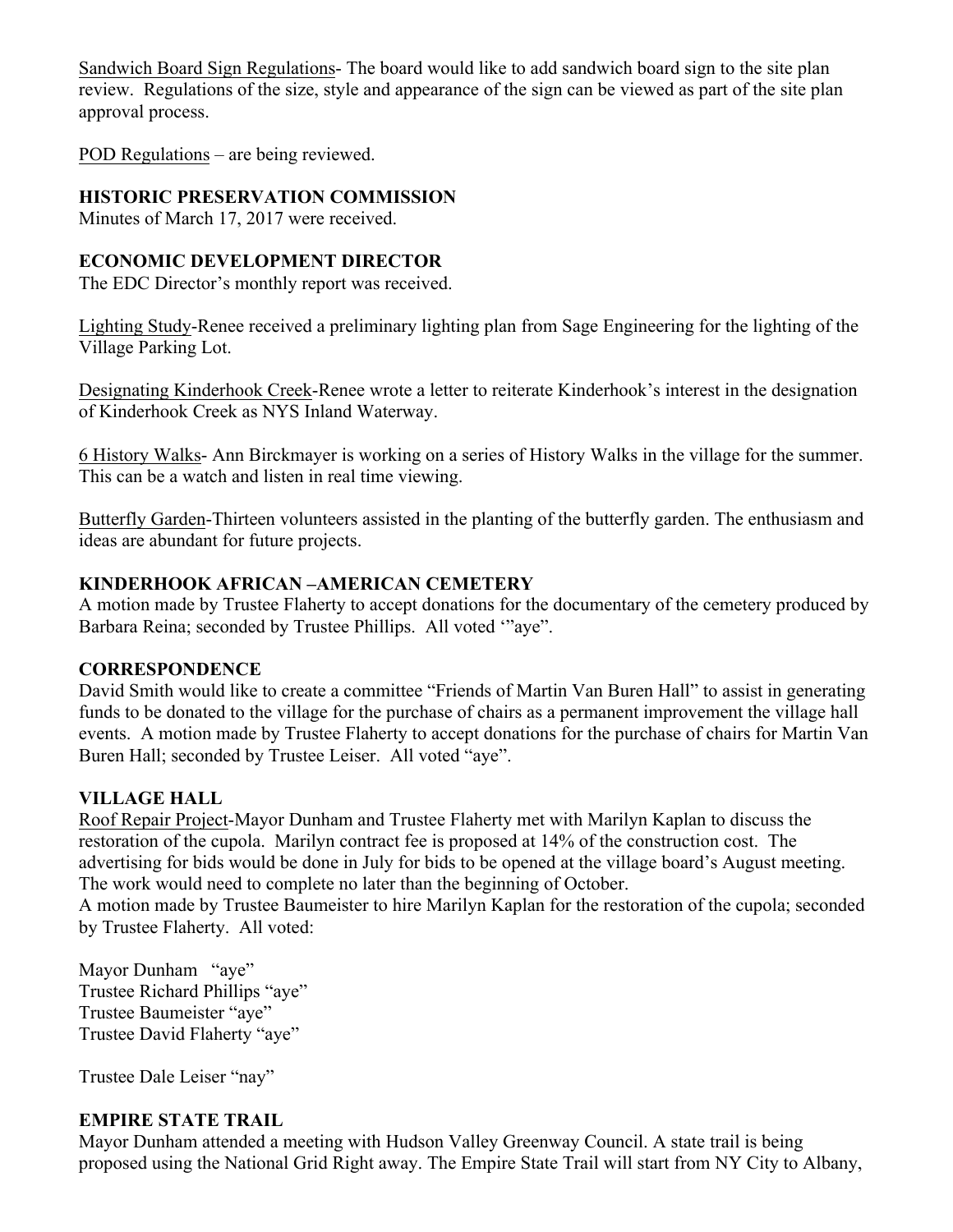Albany to Buffalo using the National Grid Right away. This is consistent with the plans the Kinderhook Trail Committee has been working on. The section from Rennsselear to Hudson will be called the Albany Hudson Electric Rail Trail. Preliminary meetings will start in mid-July.

### **SIDEWALK CHURCH STREET**

The sidewalk in front of Kinderhook Reformed Church is scheduled to be replaced in August after bible school. Mayor Dunham will request the village attorney to draft a local law establishing an additional handicapped spot.

### **PEDDLER'S PERMIT**

A motion made by Trustee Flaherty approving the peddler's permit from Vivan Solar Residential; seconded by Trustee Leiser. All voted "aye".

### **APPLICATIONS**

A motion made by Trustee Baumeister approving the following applications. The board does not have the authority to grant the VFW to sell poppies in the streets of Rt. 9. ; seconded by Trustee Flaherty. All voted "aye".

a. St. Paul's is requesting to sell dinner tickets for Strawberry Festival; Village Square; 9-11 am on 5/27,6/3, & 6/10

b. Renee Shur is requesting to place a sign in the Village Square from 5/15/17-6/3/17 Ohashi workshop

c. David Smith is requesting Van Buren Hall on Sept. 16, 2017 8:30 am-4:45 pm & Sept. 17 noon- 5pm

d. Friends of Kinderhook Memorial Library is requesting a sign; 6/15-6/18; Village Square

e. Nicole Horner-Landry is requesting the playground pavilion , tennis court and baseball diamond on July 30; 1-8 pm

f. VFW-Requesting to sell poppies

g. KBPA is requesting to add Pippy's Hot dog Truck and use of the Band stand on July 4, 2017

a. St. Paul's is requesting to sell dinner tickets for Strawberry Festival; Village Square; 9-11 am on 5/27,6/3, & 6/10

b. Renee Shur is requesting to place a sign in the Village Square from 5/15/17-6/3/17 Ohashi workshop

- c. David Smith is requesting Van Buren Hall on Sept. 16, 2017 8:30 am-4:45 pm & Sept. 17 noon- 5pm
- d. Friends of Kinderhook Memorial Library is requesting a sign; 6/15-6/18; Village Square

e. Nicole Horner-Landry is requesting the playground pavilion , tennis court and baseball diamond on July 30; 1-8 pm

f. VFW-Requesting to sell poppies

g. KBPA is requesting to add Pippy's Hot dog Truck and use of the Band stand on July 4, 2017

## **RECREATION COMMISSION**

Basketball Court- Hunzinger completed the repaving and stripping of the basketball court. Trustee Baumeister made a motion to purchase new basketball hoops as a permanent improvement to the playground from the Recreation savings account; seconded by Trustee Phillips. All voted "aye".

Interviews for the Village Summer Recreation Program were held.

## **KBPA**

Nineteen vendors were at the annual Kinder Crafter Fair. The Fair and Fyfe & Drumm Parade was well attended.